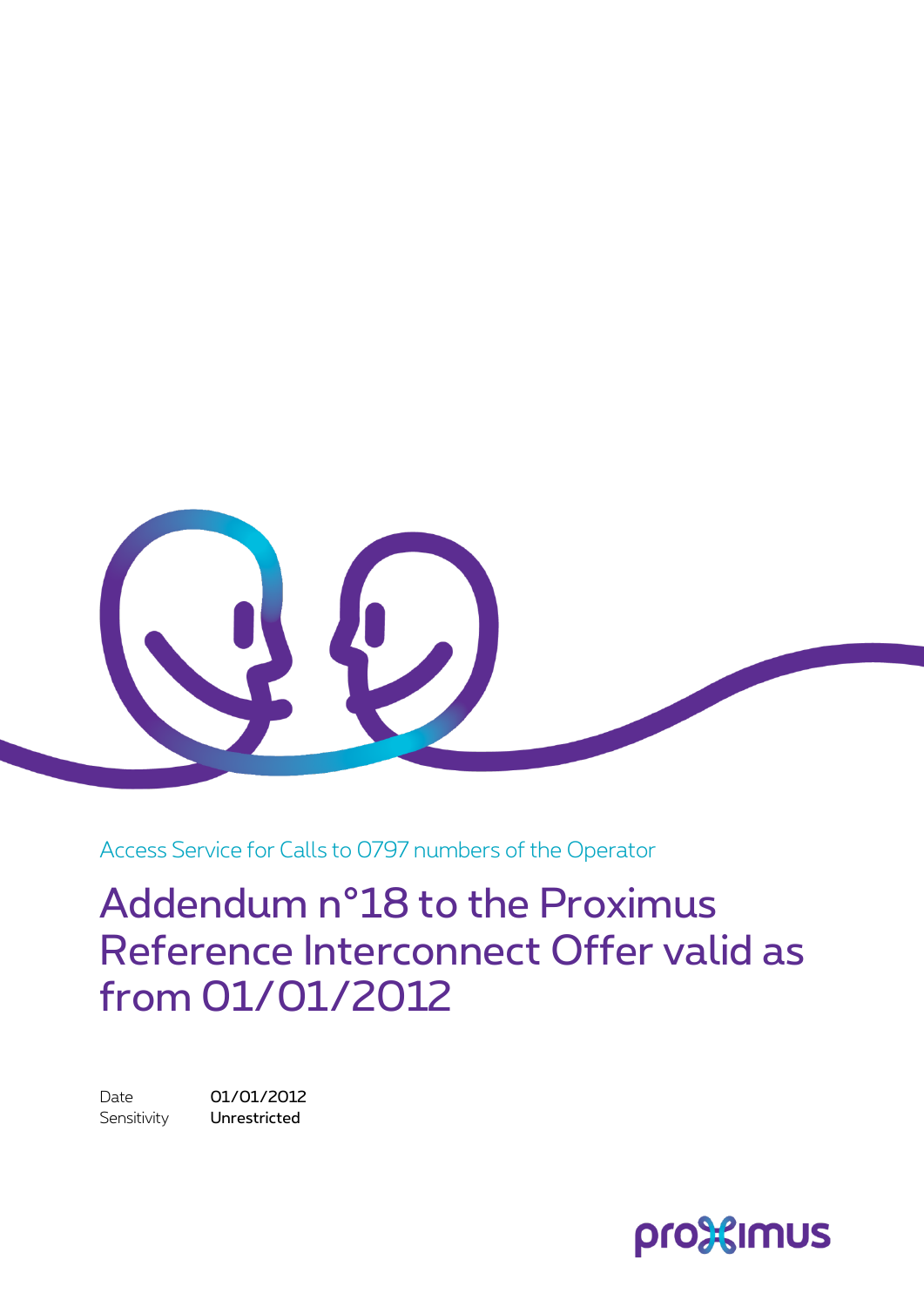# pro<sup>32</sup>imus

### <span id="page-1-0"></span>Table of contents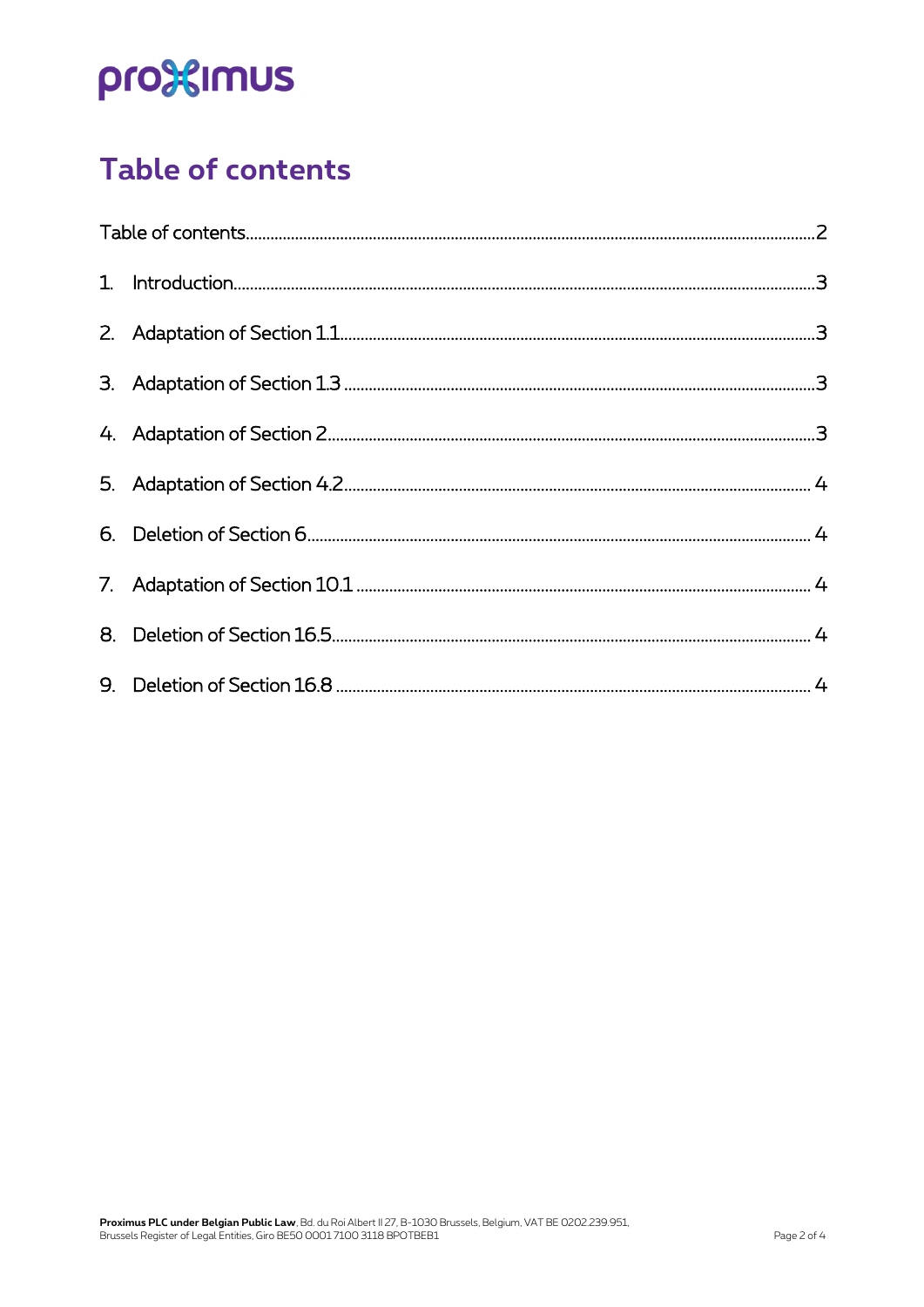## pro%imus

#### <span id="page-2-0"></span>1. **Introduction**

This Addendum to the Proximus Reference Interconnect Offer concerns:

Access Service for Calls to 0797 numbers of the Operator

<span id="page-2-1"></span>This Addendum comes into effect as from 01/01/2012. The section of the BRIO, which is impacted by this Addendum, is indicated in the subsequent paragraph.

### 2. **Adaptation of Section 1.1**

In the Section 1.1 references to Access Service for Calls to 0797 numbers of the Operator are deleted.

In section 1.1 paragraph 1 the words "and an Access Service for Calls to 0797 numbers of the Operator" are to be deleted.

The following point in paragraph 2 section 1.1 is to be deleted:

<span id="page-2-2"></span>Access Service for Calls to 0797 numbers of the Operator

### 3. **Adaptation of Section 1.3**

In section 1.3 of the Reference Interconnect Offer the following definitions are to be deleted:

- 0797 numbers
- Access Service for Calls to 0797 numbers of the Operator

<span id="page-2-3"></span>In the definition of "Local Access Point" the words "and to 0797" are to be deleted.

### 4. **Adaptation of Section 2**

In section 2 paragraph 10 the words "and 0797 " are to be deleted.

In section 2 paragraph 11 the words "and to 0797" are to be deleted twice.